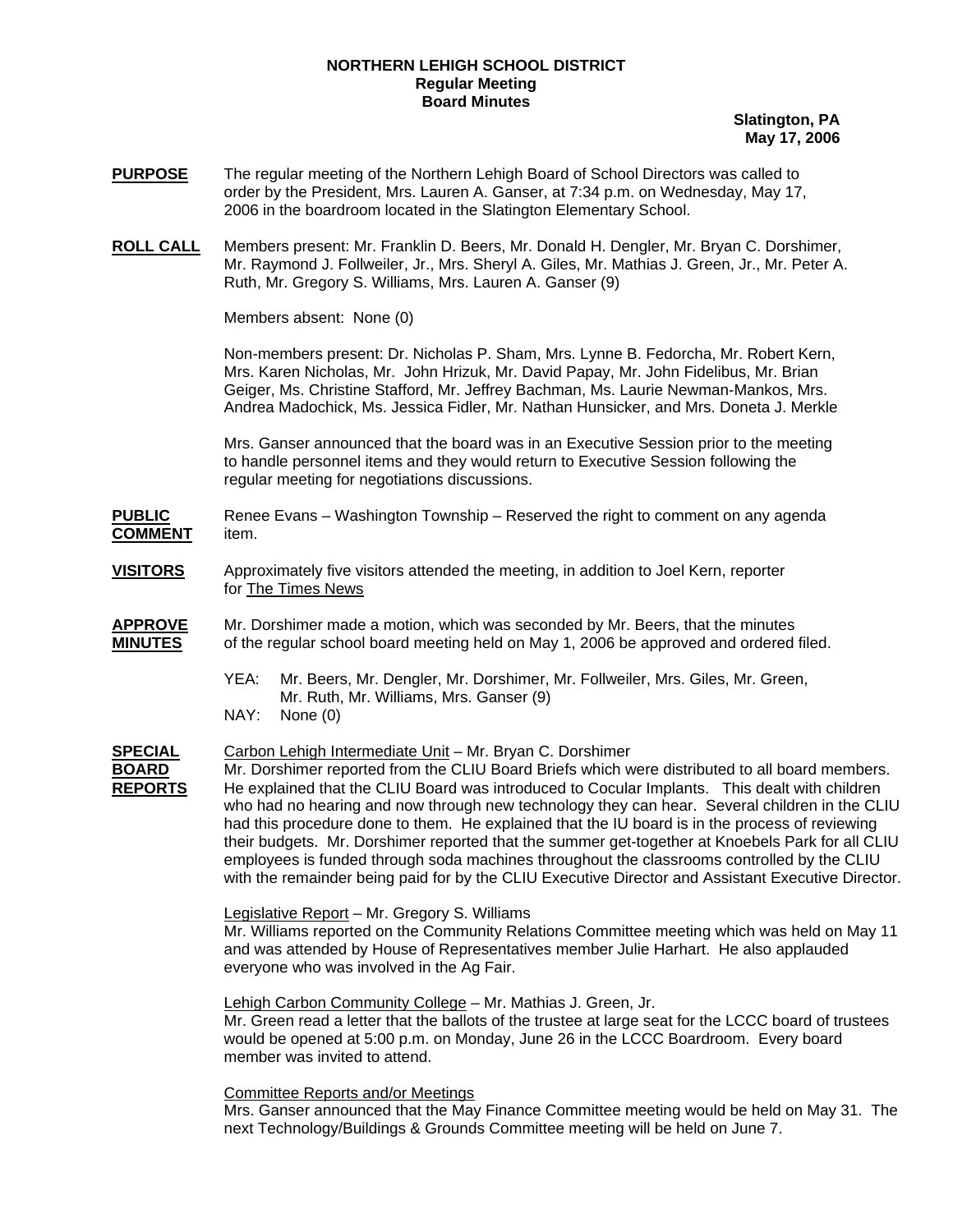| <b>SPECIAL BOARD</b>                         |                                                                                                                                                                                                                                                                                                                |  |  |  |  |
|----------------------------------------------|----------------------------------------------------------------------------------------------------------------------------------------------------------------------------------------------------------------------------------------------------------------------------------------------------------------|--|--|--|--|
| <b>REPORTS</b><br>(Con't.)                   |                                                                                                                                                                                                                                                                                                                |  |  |  |  |
|                                              | <b>Student Representatives Report</b><br>Ms. Jessica Fidler and Mr. Nathan Hunsicker distributed their written student representative report<br>and verbally reported on its contents.                                                                                                                         |  |  |  |  |
| Moment Of<br>Silence                         | Mrs. Ganser asked for a "moment of silence" in memory of Mallory Bomboy, as student from our<br>district who died in a car accident.                                                                                                                                                                           |  |  |  |  |
|                                              | Mr. Follweiler announced that the Palisades Girls Softball team wore black arm bands with<br>#22 on them honoring Mallory Bomboy. After the game they all huddled in the middle<br>of the field and the Palisades team presented each of our softball team members with an<br>arm band.                        |  |  |  |  |
|                                              | <b>Federal and Other Programs - Mrs. Lynne B. Fedorcha</b>                                                                                                                                                                                                                                                     |  |  |  |  |
|                                              | Mrs. Fedorcha distributed her written Director of Curriculum and Instruction Report<br>and verbally reported on its contents.                                                                                                                                                                                  |  |  |  |  |
|                                              | Mrs. Karen Nicholas reported on the Head Start NAEYC Accreditation.                                                                                                                                                                                                                                            |  |  |  |  |
|                                              | Mrs. Fedorcha distributed a draft of the Student Wellness policy and asked that board members<br>add their input before the June 5 <sup>th</sup> Policy Committee meeting.                                                                                                                                     |  |  |  |  |
|                                              | Mrs. Fedorcha announced that she will need a board member to participate in the grant<br>writing for the Dual Enrollment Grant.                                                                                                                                                                                |  |  |  |  |
|                                              | Superintendent's Report - Dr. Nicholas P. Sham, Sr.<br>Dr. Sham read an announcement inviting all board members to the Annual Student Faculty<br>Picnic on June 8 at 11:00 a.m. at the Slatington Skeet Club.                                                                                                  |  |  |  |  |
|                                              | Dr. Sham reminded the board that there will be a PSEA/NEA Arbitration Hearing<br>held at 10 AM Tuesday, June 6, 2006 in the Slatington Elementary Boardroom. He also<br>announced that the Act 80 Day Grievance my also be tentatively held on the same afternoon.                                             |  |  |  |  |
|                                              | He commended the participants in the Ag Fair and he shared his feelings about the fair from a<br>presenter's point of view. He was a presenter with his horse, Tennessee.                                                                                                                                      |  |  |  |  |
| <b>PERSONNEL</b>                             | Mr. Follweiler made a motion, which was seconded by Mr. Green, that the Board of Education<br>approves the following personnel items:                                                                                                                                                                          |  |  |  |  |
| Resignation/<br>Retirement -<br>Jane Distler | Accept the resignation of Jane Distler from her position as Clerk/Bookkeeper in the<br>cafeteria, to become effective at the end of the last day of school on June 12, 2006 at which<br>time she will initiate her formal retirement from public school service after 19 years of service.                     |  |  |  |  |
| Joanne Parry                                 | Accept the resignation of Joanne Parry from her position as cook's helper in<br>the Slatington Elementary School cafeteria, to become effective at the end of the day on June 8,<br>2006 at which time she will initiate her formal retirement from public school service after 27 years.                      |  |  |  |  |
|                                              | Donald Owens Accept the resignation of Donald Owens from his position as part-time<br>custodian in the senior high school, to become effective at the end of the day on May 10, 2006.<br>Mr. Owens will be retiring from the Northern Lehigh School District after five years of service with<br>the district. |  |  |  |  |
| Resignations -<br>Phil Bertolino             | Accept the resignation of Philip Bertolino from his position as High School Principal,<br>effective the end of the day on July 31, 2006.                                                                                                                                                                       |  |  |  |  |
| Tim<br>Nickischer                            | Accept the resignation of Timothy Nickischer from his co-curricular position as Head<br>Boys Soccer Coach effective April 26, 2006.                                                                                                                                                                            |  |  |  |  |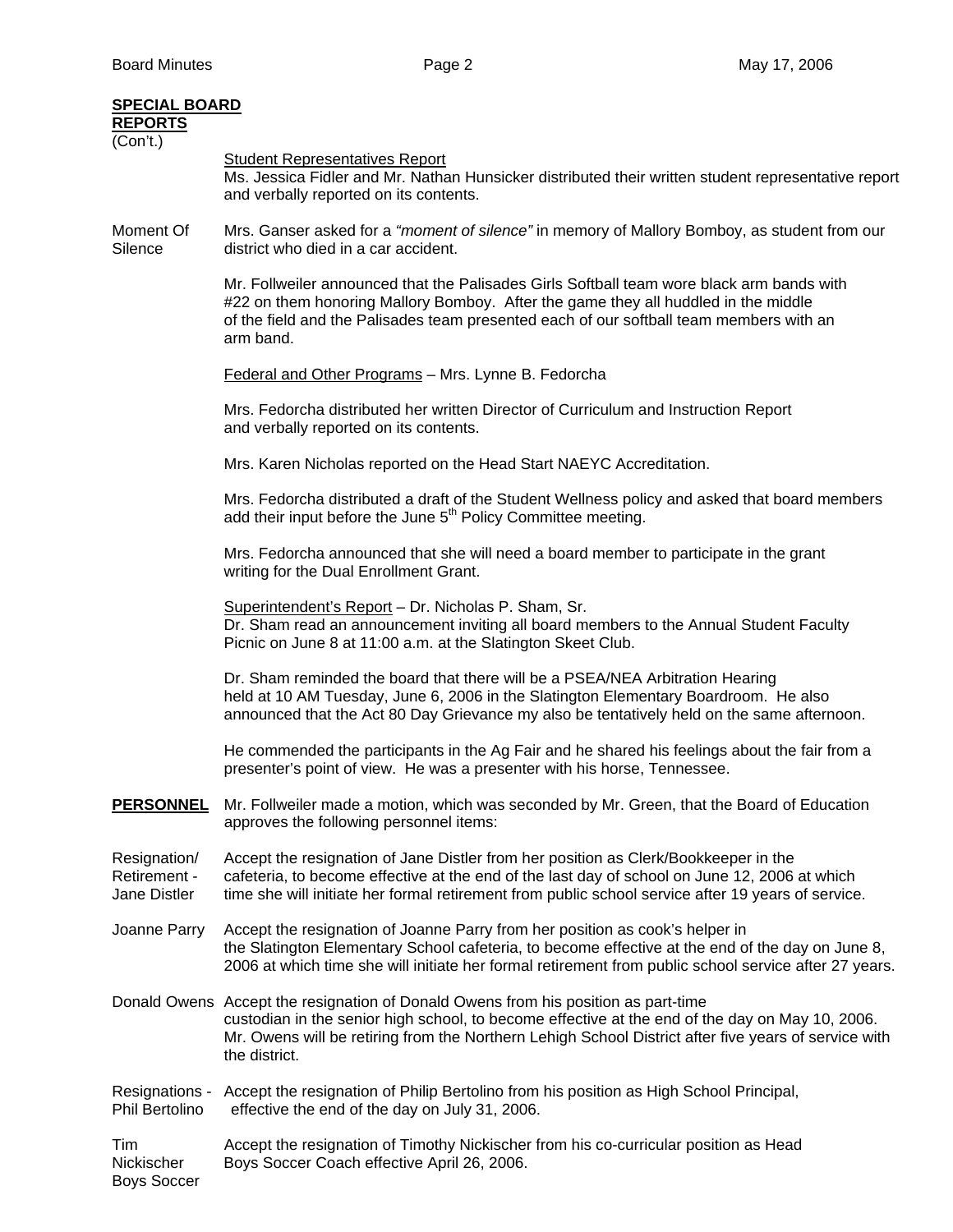| Coach<br><b>PERSONNEL</b>                                 |                                                                                                                                                                                                                                                                                                                                                                        |              |                                                                                                                                                       |  |  |
|-----------------------------------------------------------|------------------------------------------------------------------------------------------------------------------------------------------------------------------------------------------------------------------------------------------------------------------------------------------------------------------------------------------------------------------------|--------------|-------------------------------------------------------------------------------------------------------------------------------------------------------|--|--|
| (Con't.)<br>Leave<br><b>Without Pay -</b><br>James Bauer  | Approve the request of James Bauer, Slatington Elementary teacher, to take an unpaid<br>leave of absence on May 25 and 26, 2006. He will be using these days in conjunction with<br>personal days for a family trip. His request will not be considered a precedent for future<br>requests per correspondence received from the Northern Lehigh Education Association. |              |                                                                                                                                                       |  |  |
|                                                           | Co-Curricular Appointment Change for 2005-2006                                                                                                                                                                                                                                                                                                                         |              |                                                                                                                                                       |  |  |
|                                                           | From:<br>To:                                                                                                                                                                                                                                                                                                                                                           |              | Senior High Spring Intramural (Weightlifting) Jim Tkach \$751.32<br>Senior High Spring Intramural (Weightlifting) Joe Tout \$751.32                   |  |  |
| Unpaid<br>Volunteers                                      | Approve the following individuals as unpaid volunteer coaches for the 2006-2007 school year:                                                                                                                                                                                                                                                                           |              |                                                                                                                                                       |  |  |
|                                                           | Robert Hughes - Volunteer Boys Basketball Coach<br>Peter Reese - Volunteer Boys Basketball Coach                                                                                                                                                                                                                                                                       |              |                                                                                                                                                       |  |  |
| Substitutes -<br>Instructional                            | Approve the following substitute teacher at the 2005-2006 substitute teacher rates of \$80.00 for 1-<br>10 non-consecutive days; \$90.00 for 11-20 non-consecutive days; \$105.00 for 21+ non-<br>consecutive days: Abby Bloss - All Subject Areas                                                                                                                     |              |                                                                                                                                                       |  |  |
| Administrative<br><b>Transfer</b>                         | <b>Robert Kern</b><br>From:<br>To:<br>Salary:<br><b>Effective Date:</b>                                                                                                                                                                                                                                                                                                |              | Middle School/High School Assistant Principal<br>High School Principal, replacing Philip Bertolino who resigned.<br>\$86,690.00<br>July 3, 2006       |  |  |
|                                                           | YEA:<br>NAY:<br>None $(0)$                                                                                                                                                                                                                                                                                                                                             |              | Mr. Beers, Mr. Dengler, Mr. Dorshimer, Mr. Follweiler, Mrs. Giles, Mr. Green,<br>Mr. Ruth, Mr. Williams, Mrs. Ganser (9)                              |  |  |
|                                                           | Mr. Dorshimer requested permission to amend the main motion and separate the motion to<br>remove from the table approval of the Bookkeeper II position in the business office. There were<br>no objections to this action.                                                                                                                                             |              |                                                                                                                                                       |  |  |
| Bookkeeper II<br>Position In<br><b>Business</b><br>Office | Lori Henritzy<br>Assignment:<br>Salary:<br><b>Effective Date:</b>                                                                                                                                                                                                                                                                                                      |              | Bookkeeper II, replacing Sherri Molitoris<br>\$30,252 (Pro-Rated) (Level 1 on the 2005-2006 Clerical<br>Salary and Benefit Agreement)<br>May 23, 2006 |  |  |
|                                                           | <b>ROLL CALL:</b><br>Motion defeated.                                                                                                                                                                                                                                                                                                                                  | YEA:<br>NAY: | Mr. Beers, Mr. Green, Mr. Williams, Mrs. Ganser (4)<br>Mr. Dengler, Mr. Dorshimer, Mr. Follweiler, Mrs. Giles, Mr. Ruth (5)                           |  |  |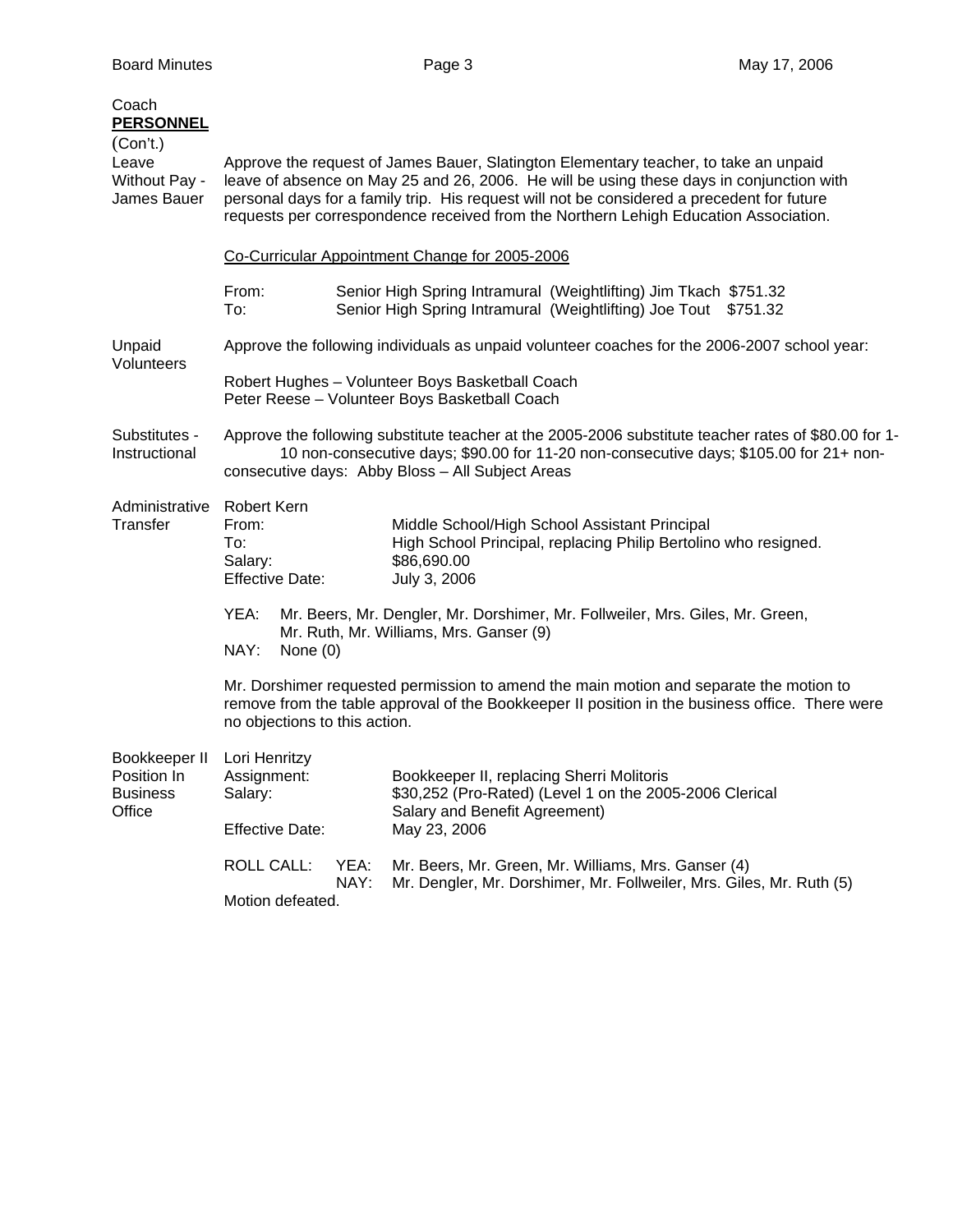| <b>PERSONNEL</b><br>(Con't.)                                                 | Mr. Ruth requested that the motion to approve the co-curricular appointments for the 2006-<br>2007 school year be separated from the main motion. There were no objections to this action.                                                                                                             |                                                                                                                                                                                                                                                                                                                                                                               |                                                                                                                                                             |                                                                                          |  |  |  |  |
|------------------------------------------------------------------------------|--------------------------------------------------------------------------------------------------------------------------------------------------------------------------------------------------------------------------------------------------------------------------------------------------------|-------------------------------------------------------------------------------------------------------------------------------------------------------------------------------------------------------------------------------------------------------------------------------------------------------------------------------------------------------------------------------|-------------------------------------------------------------------------------------------------------------------------------------------------------------|------------------------------------------------------------------------------------------|--|--|--|--|
| <b>PUBLIC</b><br><b>COMMENT</b>                                              | Renee Evans – Washington Township – Addressed the hiring procedure for a new<br>girls' head basketball coach. She was concerned with the manner in which the hiring procedure<br>was handled and asked that it never happen again since there was no interview process involved<br>in the selection.   |                                                                                                                                                                                                                                                                                                                                                                               |                                                                                                                                                             |                                                                                          |  |  |  |  |
| Table Appoint-<br>ment of Head<br>Girls Basket-<br>ball Coach<br>For 2006-07 | Mr. Dorshimer made a motion, which was seconded by Mr. Ruth, that the Board of Education<br>agrees to table the following co-curricular appointment for 2006-07 and have the Superintendent<br>bring some information to the board on the hiring practices and make sure that there is<br>consistency. |                                                                                                                                                                                                                                                                                                                                                                               |                                                                                                                                                             |                                                                                          |  |  |  |  |
|                                                                              | <b>Head Girls Basketball Coach</b><br>David Oertner<br>\$6414.28*                                                                                                                                                                                                                                      |                                                                                                                                                                                                                                                                                                                                                                               |                                                                                                                                                             |                                                                                          |  |  |  |  |
|                                                                              | YEA:<br>NAY:                                                                                                                                                                                                                                                                                           | Mr. Beers, Mr. Dengler, Mr. Dorshimer, Mr. Follweiler, Mrs. Giles, Mr. Green,<br>Mr. Ruth, Mr. Williams, Mrs. Ganser (9)<br>None $(0)$                                                                                                                                                                                                                                        |                                                                                                                                                             |                                                                                          |  |  |  |  |
| Table                                                                        |                                                                                                                                                                                                                                                                                                        | Mr. Ruth made a motion, which was seconded by Mr. Williams, to table the entire motion to                                                                                                                                                                                                                                                                                     |                                                                                                                                                             |                                                                                          |  |  |  |  |
| Appointment<br>Of Co-                                                        | appoint<br>the following Co-Curricular appointments for 2006-2007 for further hiring practice clarification.                                                                                                                                                                                           |                                                                                                                                                                                                                                                                                                                                                                               |                                                                                                                                                             |                                                                                          |  |  |  |  |
| Curricular<br>Positions For<br>2006-07                                       |                                                                                                                                                                                                                                                                                                        | Assistant Boys Basketball Coach<br>Assistant Boys Basketball Coach<br>Middle School Boys Basketball Coach<br>Assistant Girls Basketball Coach                                                                                                                                                                                                                                 | Dennis Rehrig<br><b>Richard Mantz</b><br><b>TBA</b><br><b>TBA</b>                                                                                           | \$4168.66*<br>\$4168.66*                                                                 |  |  |  |  |
|                                                                              |                                                                                                                                                                                                                                                                                                        | Middle School Girls Basketball Coach<br><b>Head Wrestling Coach</b><br><b>Assistant Wrestling Coach</b><br><b>Assistant Wrestling Coach</b><br><b>Cheerleading Advisor (Shared Stipend)</b>                                                                                                                                                                                   | Jason Reinhard<br><b>Todd Herzog</b><br><b>Brent Herzog</b><br><b>Robert Marlatt</b><br>Lil Borger                                                          | \$4086.00*<br>\$6414.28*<br>\$4168.66*<br>\$4168.66*<br>One Half of \$2834.61*           |  |  |  |  |
|                                                                              |                                                                                                                                                                                                                                                                                                        | Eighth Grade Academic Challenge<br><b>Elementary Scholastic Scrimmage</b><br>Scholastic Scrimmage (High School)<br>Debate Advisor<br>Senior High Winter Intramural (Weightlifting)<br>Senior High Winter Intramural (Weightlifting)<br>Senior High Winter Intramural (Winter Track)<br>*Last year's rates will apply until a new Collective Bargaining Agreement is approved. | Kathy Neff<br><b>Kristin Skinker</b><br>Marlene Simock<br>Denise Turoscy<br>Scott DeLong<br>Joe Tout<br>Steve Hluschak \$751.32*<br>Mike Lehtonen \$751.32* | One Half of \$2834.61*<br>\$405.84*<br>\$405.84*<br>\$751.32*<br>\$1286.19*<br>\$751.32* |  |  |  |  |
|                                                                              | YEA:<br>Mr. Beers, Mr. Dengler, Mr. Dorshimer, Mr. Follweiler, Mrs. Giles, Mr. Green,<br>Mr. Ruth, Mr. Williams, Mrs. Ganser (9)<br>NAY:<br>None $(0)$                                                                                                                                                 |                                                                                                                                                                                                                                                                                                                                                                               |                                                                                                                                                             |                                                                                          |  |  |  |  |
| <b>CONFERE-</b><br><b>NCES</b>                                               | Mr. Green made a motion, which was seconded by Mr. Beers, that the Board of Education<br>approves the following conferences:                                                                                                                                                                           |                                                                                                                                                                                                                                                                                                                                                                               |                                                                                                                                                             |                                                                                          |  |  |  |  |
|                                                                              | Eric Schmidt - New Teacher Conference - Sponsored by PaTTAN - June 21-23, 2006<br>State College, PA - Registration: \$100.00 - Funding - Mentor Budget                                                                                                                                                 |                                                                                                                                                                                                                                                                                                                                                                               |                                                                                                                                                             |                                                                                          |  |  |  |  |
|                                                                              | Kristie Croll - Fluency - Tim Rasinski - Sponsored by Reading Matters - August 7, 2006 -<br>Lancaster, PA - Registration: \$144.00 - Funding: 2005-2006 Curriculum and Instruction Budget                                                                                                              |                                                                                                                                                                                                                                                                                                                                                                               |                                                                                                                                                             |                                                                                          |  |  |  |  |
|                                                                              | Mr. Beers, Mr. Dengler, Mr. Dorshimer, Mr. Follweiler, Mrs. Giles, Mr. Green,<br>YEA:<br>Mr. Ruth, Mr. Williams, Mrs. Ganser (9)<br>NAY:<br>None $(0)$                                                                                                                                                 |                                                                                                                                                                                                                                                                                                                                                                               |                                                                                                                                                             |                                                                                          |  |  |  |  |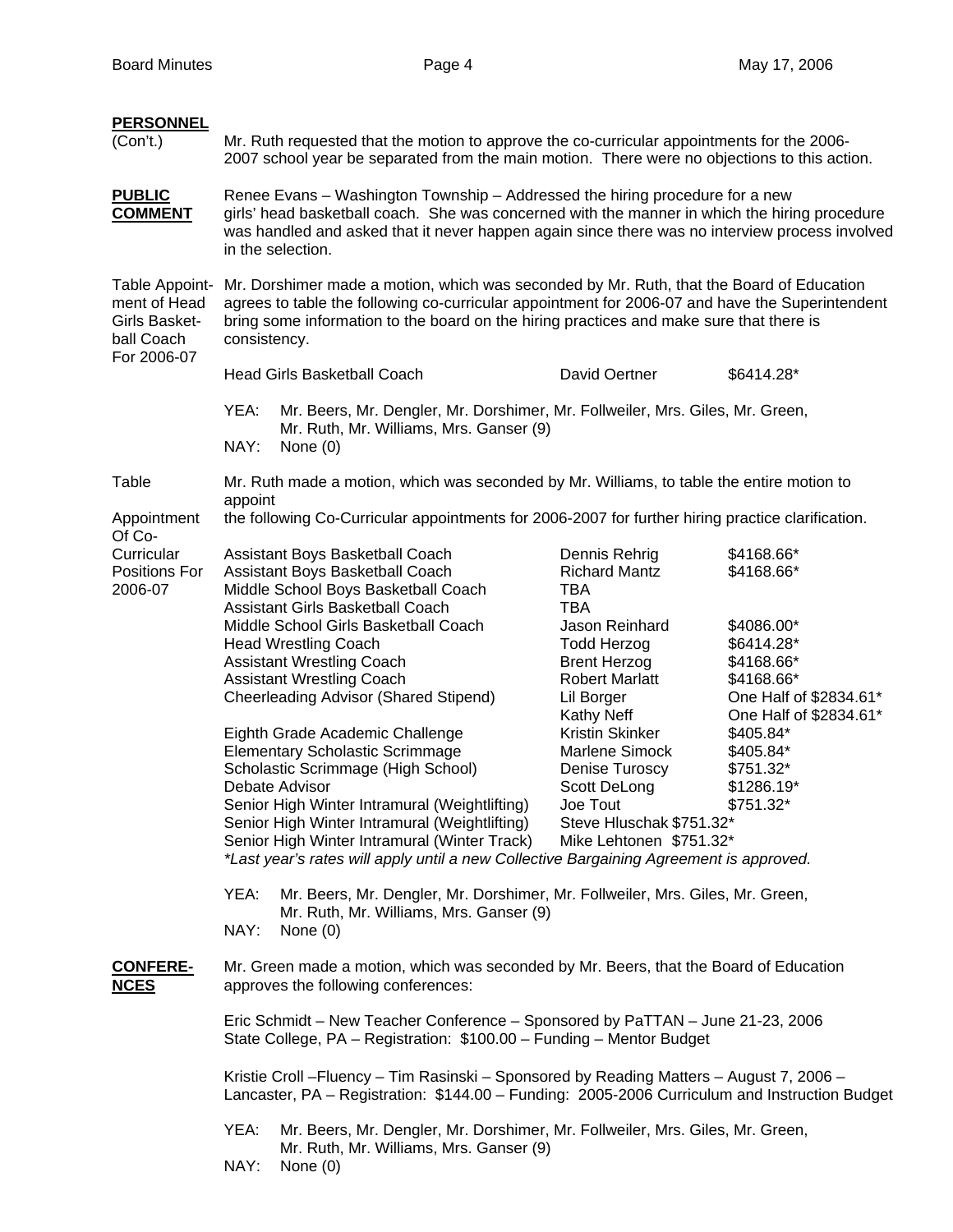**POLICY** Mr. Williams made a motion, which was seconded by Mrs. Giles, that the Board of Education

|                                                            | approves the following items listed under Policy:                                                                                                                                                                                                                                                                                                                                                                                                                            |  |  |  |  |  |  |
|------------------------------------------------------------|------------------------------------------------------------------------------------------------------------------------------------------------------------------------------------------------------------------------------------------------------------------------------------------------------------------------------------------------------------------------------------------------------------------------------------------------------------------------------|--|--|--|--|--|--|
| <b>Board Policy</b><br>Second<br>Reading                   | Approve revisions to school board policy #204 - Pupils - Attendance, as<br>presented after second reading.                                                                                                                                                                                                                                                                                                                                                                   |  |  |  |  |  |  |
|                                                            | Approve revisions to school board policy #913 - Community - Relations With<br>Special Interest Groups, as presented after second reading.                                                                                                                                                                                                                                                                                                                                    |  |  |  |  |  |  |
| Summer Band<br>Camp                                        | Approve a tuition fee of \$25.00 per student for a six-week elementary summer band program<br>and also approve a stipend of \$1000.00 for summer band program director Lora Krum.                                                                                                                                                                                                                                                                                            |  |  |  |  |  |  |
| Homebound<br>Instruction                                   | Grant homebound instruction to an eleventh grade student, student #101, for five<br>hours per week, effective May 8, 2006 and continuing until the end of the 2005-2006 school year.                                                                                                                                                                                                                                                                                         |  |  |  |  |  |  |
| <b>NEW</b><br><b>BUSINESS</b>                              | Mr. Dorshimer addressed the "Flight Team" that came to the district's assistance during the<br>recent death of one of our students.                                                                                                                                                                                                                                                                                                                                          |  |  |  |  |  |  |
|                                                            | Mr. Ruth addressed an article in a piece of mail he received which addressed concerns that the<br>Northern Lehigh Youth Association might loose their playing field and storage because of many<br>new activities at the school which are putting a strain on the school's practice fields. Mr. Geiger<br>informed Mr. Ruth that to date the youth association has not been denied any playing fields but<br>that the district's sporting events come first when scheduling. |  |  |  |  |  |  |
| <b>FINANCIAL</b><br>Education                              | Mr. Dorshimer made a motion, which was seconded by Mr. Green, that the Board of                                                                                                                                                                                                                                                                                                                                                                                              |  |  |  |  |  |  |
|                                                            | approves the following financial items:                                                                                                                                                                                                                                                                                                                                                                                                                                      |  |  |  |  |  |  |
| Treasurer's<br>Report                                      | Approve the reports of the Treasurer, Mr. Ruth, for the month of March 2006.                                                                                                                                                                                                                                                                                                                                                                                                 |  |  |  |  |  |  |
| <b>General Fund</b><br><b>Bills</b>                        | Approve payment of General Fund bills for the months of March, April and May 2006.                                                                                                                                                                                                                                                                                                                                                                                           |  |  |  |  |  |  |
| Reports<br>(Info Only)                                     | All board members received the March 2006 Revenue and Expenditure Reports<br>for the Cafeteria, General, and Capital Reserve Funds.                                                                                                                                                                                                                                                                                                                                          |  |  |  |  |  |  |
| Activity Acct.<br>Fund<br>Statement                        | NLMS Student Approve the Northern Lehigh Middle School Student Activities Account Fund Statement<br>for the month of April 2006.                                                                                                                                                                                                                                                                                                                                             |  |  |  |  |  |  |
| <b>NLHS Student</b><br>Activity Acct.<br>Fund<br>Statement | Approve the Northern Lehigh High School Student Activities Account Fund Statement<br>for the month of April 2006.                                                                                                                                                                                                                                                                                                                                                            |  |  |  |  |  |  |
| Scholarship<br>Fund<br>Statement                           | NLHS Student Approve the Northern Lehigh High School Student Scholarship Fund Statement<br>for the month of April 2006.                                                                                                                                                                                                                                                                                                                                                      |  |  |  |  |  |  |
| <b>NL Sports</b><br>Accounts<br>Financial<br>Report        | Approve the Northern Lehigh Sports Accounts Financial Report for month ended<br>April 30, 2006.                                                                                                                                                                                                                                                                                                                                                                              |  |  |  |  |  |  |
| NL Refresh-<br>ment Stand                                  | Approve the Northern Lehigh Refreshment Stand Financial Report for month<br>ended April 30, 2006.                                                                                                                                                                                                                                                                                                                                                                            |  |  |  |  |  |  |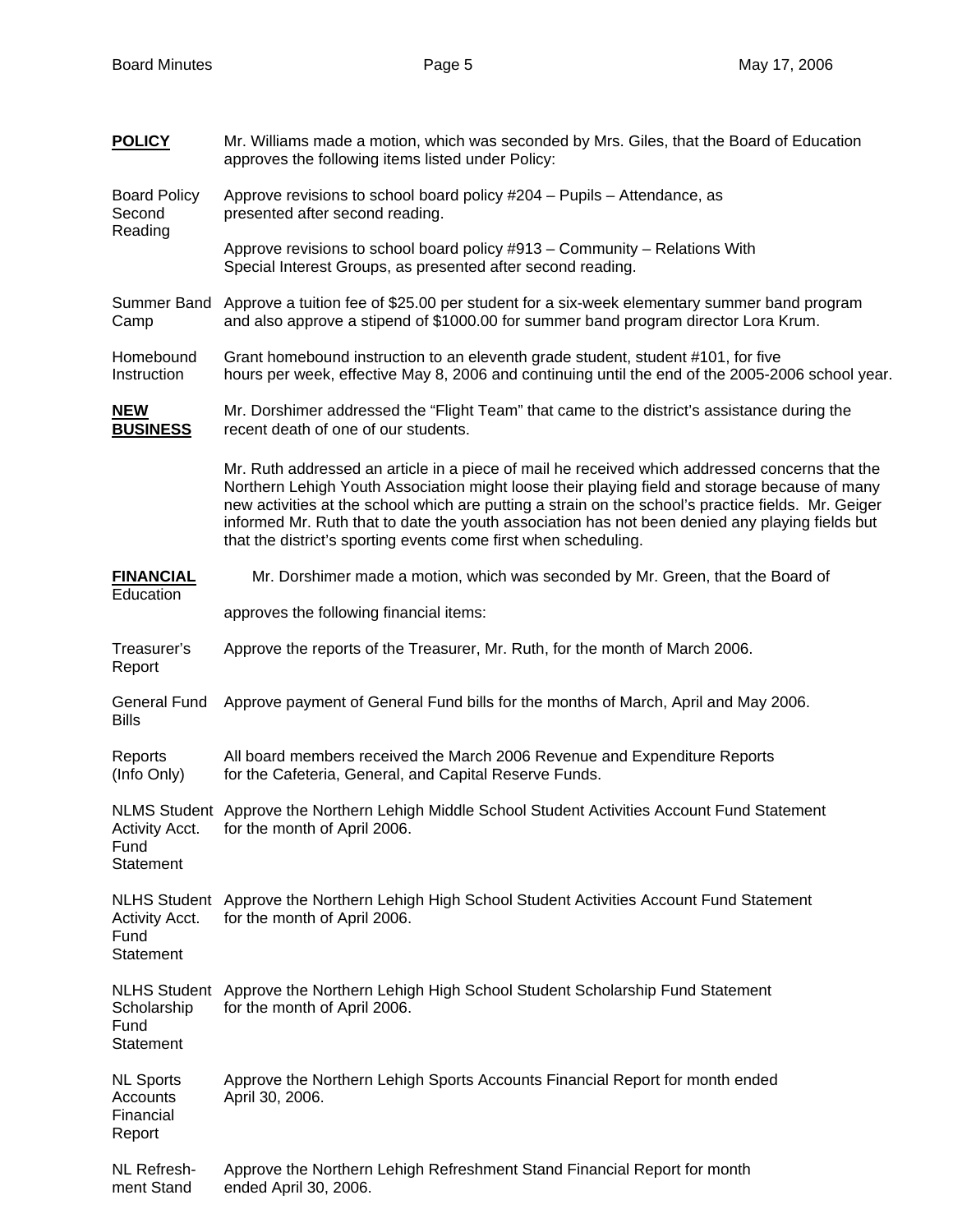Financial Report

## **FINANCIAL**

(Con't.)

Pest Control Approve renewal of a service agreement with Ehrlich Pest Control for pest control service at Service all 4 buildings in the amount of \$3,360.00. This reflects a \$180.00 increase over last year's fee.

Burglar Alarm Approve renewal of a service agreement with Altronics Security Systems for monitoring of Service burglar alarm system and recorded openings/closings for the 6 locations in the amount of \$2,639.5. This reflects a \$39.77 increase over last year's fee.

Fire Alarm Approve renewal of a service agreement with SimplexGrinnell for monitoring of fire alarm System systems at all 5 buildings in the amount of \$1,948.00. This reflects an increase of \$43.00 over last Monitoring year's fee.

Pager Service Approve renewal of a service agreement with Progressive Telecom for four (4) pagers.<br>Agreement Annual service fee is \$75.00 per unit or a total cost of \$300.00. This reflects a \$0.00 Annual service fee is \$75.00 per unit or a total cost of \$300.00. This reflects a \$0.00 increase over last year's fee.

Athletic Trainer Approve to authorize proper officials to execute an agreement between the Northern Lehigh Agreement School District and Orthopedic Associates of Allentown for the purpose of providing the services of a 2006-2011 qualified athletic trainer for the 2006-2007, 2007-2008, 2008-2009, 2009-2010, 2010-2011 school years. Costs for said services would be \$25,750 for 2006-07, \$26,800 for 2007-08, \$27,600 for 2008-09, \$28,200 for 2009-10, and \$28,800 for 2010-11.

Election of Election of a Treasurer for the 2006-2007 fiscal year, as required by Section Treasurer 404 of the Pennsylvania School Code of 1949, as amended.

> RECOMMEND …. That the Board of Education elects Mr. Peter A. Ruth as Treasurer for the 2006- 2007 fiscal year, effective July 1, 2006 through June 30, 2007.

Budgetary Approve budgetary transfers for the 2005-2006 fiscal year. **Transfers** 

Information The 2006-2007 Lehigh Career and Technical Institute Budget was distributed and will be Only acted upon at the June 5 board meeting.

Award Bids Approve the awarding of bids for #2 Grade Fuel Oil with a contract period from For Fuel Oil July1, 2006 to June 30, 2007.

#2 GRADE FUEL OIL – TRANSPORT DELIVERY OF 6,800 OR MORE GALLONS.

Awarded to Farm & Home Oil Company of Telford, PA, at a firm base price of \$2.2310 per gallon.

 Approve the awarding of bids for #2 Grade Fuel Oil with a contract period from July1, 2006 to June 30, 2007.

#2 GRADE FUEL OIL – TANKWAGON DELIVERY OF LESS THAN 6800 GALLONS.

Awarded to Petroleum Traders Corp. of Ft. Wayne, IN at a firm base price of \$2.3582 per gallon.

Reject Fuel Approve the recommendation of the administration that the Board of Education reject all bids and Gasoline received for Diesel Fuel, Ultra Low Sulfur Diesel Fuel, and Unleaded Gasoline. **Bids** 

> Brian Geiger explained the rationale behind rejecting these bids. Dr. Sham suggested that the board consider increasing the budget before adopting it for the 2006-2007 about one quarter of a mill to compensate for the excess that the district could incur with fuel costs next year.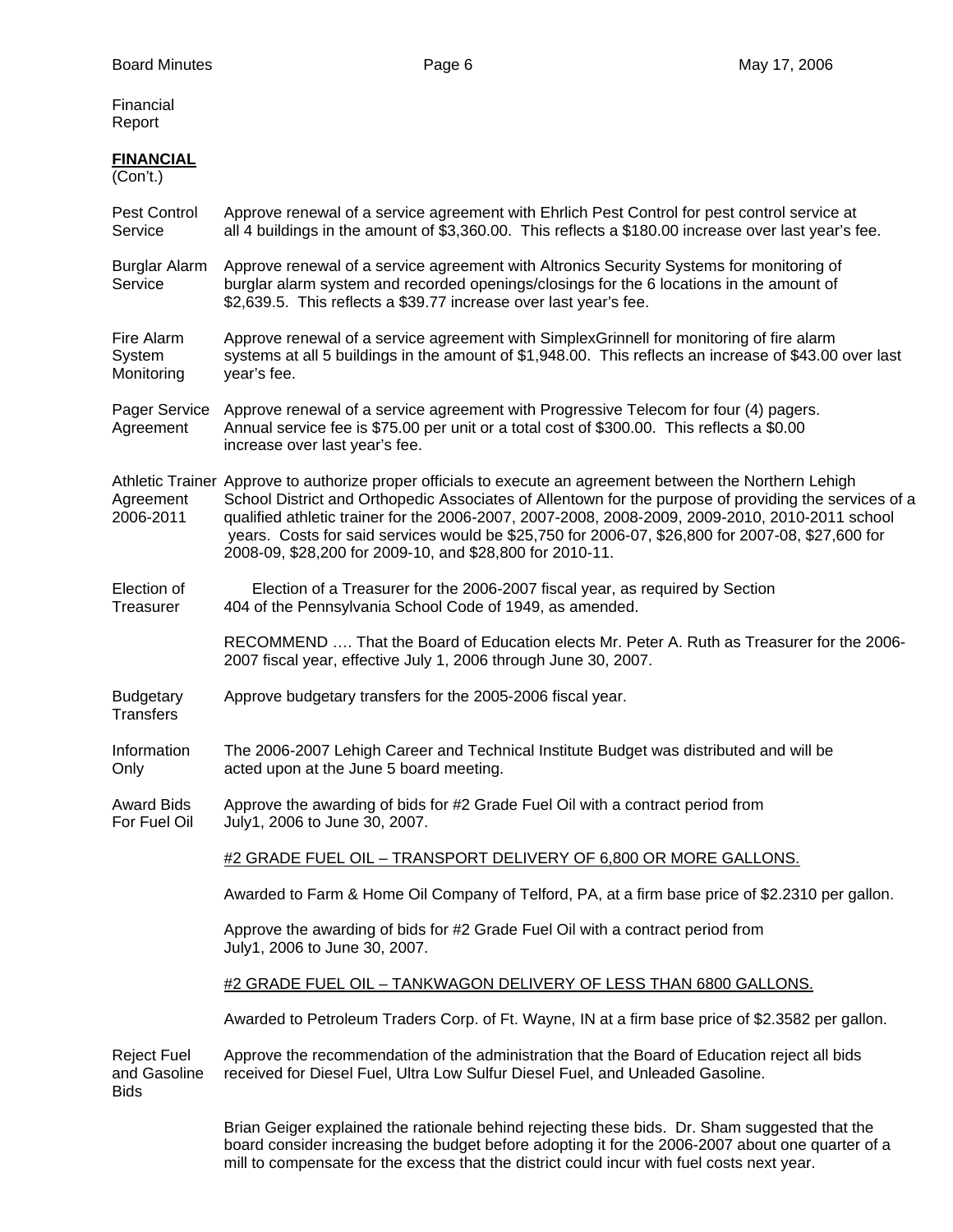## **FINANCIAL**

(Con't.)

| To Reject<br>Fuel And<br>Gasoline<br><b>Bids</b><br>bids | Amend Motion Mr. Dorshimer made a motion, which was seconded by Mr. Williams, that the Board of Education<br>approves to amended the motion to authorize proper administrative officials to re-advertise for<br>bids for diesel fuel, ultra low sulfur diesel fuel, and unleaded gasoline. Also authorize the<br>superintendent and or his designee to enter into a contract on behalf of the school board for diesel<br>fuel, ultra low sulfur diesel fuel, and unleaded gasoline due to time restraints that may be within |                                                                                                                                                                                                                                                                               |  |  |  |  |  |
|----------------------------------------------------------|------------------------------------------------------------------------------------------------------------------------------------------------------------------------------------------------------------------------------------------------------------------------------------------------------------------------------------------------------------------------------------------------------------------------------------------------------------------------------------------------------------------------------|-------------------------------------------------------------------------------------------------------------------------------------------------------------------------------------------------------------------------------------------------------------------------------|--|--|--|--|--|
|                                                          | received.                                                                                                                                                                                                                                                                                                                                                                                                                                                                                                                    |                                                                                                                                                                                                                                                                               |  |  |  |  |  |
| Vote On<br>Amendment                                     | YEA:<br>NAY:                                                                                                                                                                                                                                                                                                                                                                                                                                                                                                                 | Mr. Beers, Mr. Dengler, Mr. Dorshimer, Mr. Follweiler, Mrs. Giles, Mr. Green,<br>Mr. Ruth, Mr. Williams, Mrs. Ganser (9)<br>None $(0)$                                                                                                                                        |  |  |  |  |  |
| Vote On<br>Amended<br>Motion                             | YEA:<br>NAY:                                                                                                                                                                                                                                                                                                                                                                                                                                                                                                                 | Mr. Beers, Mr. Dengler, Mr. Dorshimer, Mr. Follweiler, Mrs. Giles, Mr. Green,<br>Mr. Ruth, Mr. Williams, Mrs. Ganser (9)<br>None $(0)$                                                                                                                                        |  |  |  |  |  |
| <b>CORRES-</b><br><b>PONDENCE</b>                        | All members received an invitation to the Career Linking Academy Press Conference on<br>Tuesday, May 23.                                                                                                                                                                                                                                                                                                                                                                                                                     |                                                                                                                                                                                                                                                                               |  |  |  |  |  |
|                                                          | Mrs. Ganser read an invitation from the Slatington Lions Club inviting the all board, staff, and<br>administration to attend their steak fry which will be held on September 5 at the Slatington Skeet<br>Club. Tickets are \$11.00.                                                                                                                                                                                                                                                                                         |                                                                                                                                                                                                                                                                               |  |  |  |  |  |
| <b>INFORM-</b><br><b>ATION</b>                           | Notification has been received from the PA Department of Education of their approval of PlanCon<br>Part J: Northern Lehigh Middle School Additions/Alterations. A copy of this document and<br>appended materials will be entered into the official minutes of this meeting. Final reimbursement<br>rate will entitle us to approximately \$14,400 in retro-active reimbursement.                                                                                                                                            |                                                                                                                                                                                                                                                                               |  |  |  |  |  |
|                                                          | Minutes of the Lehigh Carbon Community College Board of Trustees meeting held on<br>April 6, 2006.                                                                                                                                                                                                                                                                                                                                                                                                                           |                                                                                                                                                                                                                                                                               |  |  |  |  |  |
| <b>RECESS</b>                                            | Mrs. Ganser called for a five minute "courtesy break" at 9:17 p.m.<br>The board reconvened at 9:27 p.m.                                                                                                                                                                                                                                                                                                                                                                                                                      |                                                                                                                                                                                                                                                                               |  |  |  |  |  |
|                                                          | Dr. Sham informed the board that a senior high school student had a BB pistol in his backpack<br>and has been expelled from school. There was no intent to harm anyone. The gun was left in the<br>backpack from the weekend and the student forgot to remove it from the backpack before going to<br>school. A letter was sent home to all parents regarding the incident. Assistant Principal John<br>Fidelibus read the letter for the board.                                                                             |                                                                                                                                                                                                                                                                               |  |  |  |  |  |
|                                                          | Brian Geiger informed the board that the Slatington Elementary School was broken into over the<br>weekend. The State Police are handling the break-in.                                                                                                                                                                                                                                                                                                                                                                       |                                                                                                                                                                                                                                                                               |  |  |  |  |  |
| <b>BUDGET</b><br><b>DISCUSSION</b>                       | Business Manager, Christine Stafford distributed an updated budget cut list and gave an overview<br>of the list.                                                                                                                                                                                                                                                                                                                                                                                                             |                                                                                                                                                                                                                                                                               |  |  |  |  |  |
|                                                          |                                                                                                                                                                                                                                                                                                                                                                                                                                                                                                                              | Direction From Mr. Ruth offered the following direction to the administration for suggested budget cuts:                                                                                                                                                                      |  |  |  |  |  |
| The Board                                                | 1.<br>2.                                                                                                                                                                                                                                                                                                                                                                                                                                                                                                                     | Examine Aide Positions – Requested a list of aides and where they are assigned.<br>Initiate a \$25.00 pay to participate fee<br>3. Cut 10% out of each individual budget in the district<br>4. Cut MESSENGER<br>5. Cut Middle School/High School Assistant Principal Position |  |  |  |  |  |

6. Cut 1 Assistant Football Coach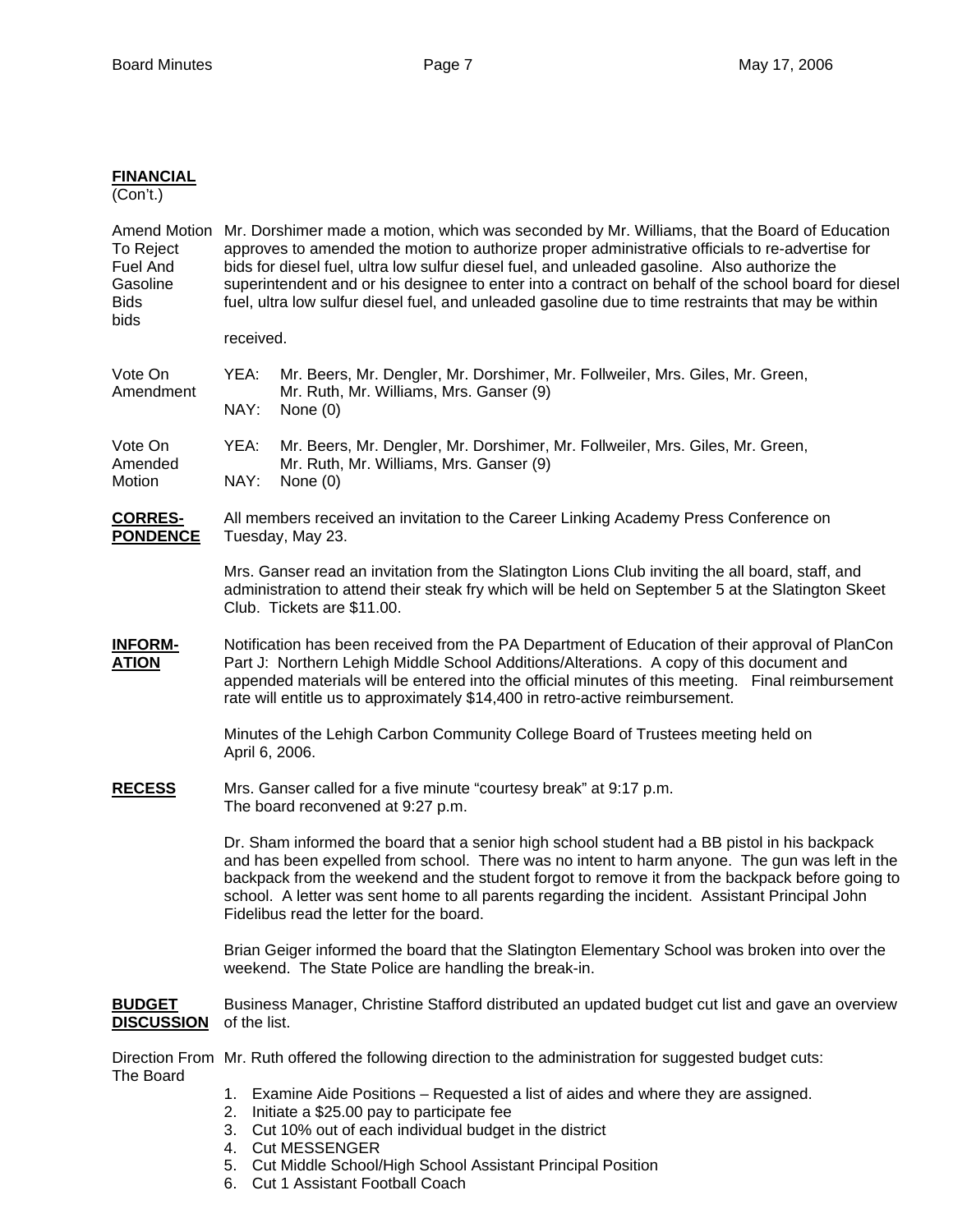- 7. Cut 1 Assistant Track Coach
- 8. Cut 1 Senior High Spring Intramural Coach

## **BUDGET DISCUSSION**

(Con't.)

- 9. Cut 1 Senior High Fall Intramural Coach
- 10. Cut 1 Senior High Winter Intramural Coach
- 11. Cut Middle School Intramural
- 12. Cut two aide positions (suggested library aide and cafeteria aide)

With regard to the pay to participate suggestion, Mr. Follweiler commented that student athletes are already fund raising to help purchase equipment and football shoes. The field hockey and softball teams purchased their own uniforms with some of that money.

Mr. Williams rephrased Mr. Ruth's request and asked the administration to examine the teacher aide list and come back to the board and give them a list of what the importance of those positions are to make a well informed decision.

Dr. Sham told the board that what the administration has already given them as suggested budget cuts are items that are not going to hurt the district. He told them he can give them a list of aides and the board can then sit back and "drop the bombs" without thinking about what the impact of "dropping that bomb" is going to be. Dr. Sham told them that a cut list was already given to them, they were told the importance of the items on the list, but the bottom line is it didn't matter, the board still thinks more should be cut from the budget leaving the administration to pick up the pieces after the board "drops the bombs".

Mr. Beers said that cuts can be made, but he cannot see cutting things that will hurt the students, just to save money. It is the board's job to put the students first.

Mr. Green asked if the administration would just give the board information when they request it instead of having to fight for it. If the board asks for a list of staff, please give it to them. Dr. Sham responded by saying that he has an obligation to bring information to the board and to also offer his opinion and he will continue to do that.

Chris Stafford said that she gave the board information on business office staffing for every district that is our size within the intermediate unit. The first question that was asked by the board tonight was "how much staff do you have"?

Mr. Green wanted to know if athletes are being asked to purchase their uniforms. Where is that money coming from?

Mr. Williams wanted to know if the administration was looking at further cuts, i.e., cutting the MESSENGER rather than a tutoring program.

Mrs. Ganser announced that the next time budget will be discussed will be at the Finance Committee meeting scheduled for May 31 at 6:30 p.m. in the boardroom. She urged all board members to attend that meeting.

Mr. Green announced that this was the last board meeting that Mrs. Merkle would be "sitting on this side of the board table". She will be retiring at the end of the month. He personally thanked her for all her years of service and for everything she has done for the board. Dr. Sham also stated that he has worked with a number of secretaries in the district, all of who have been excellent; however, he stated that working with Doneta has been exceptional. She has been a confidant, his right and left arm, and a good friend. She will really be missed.